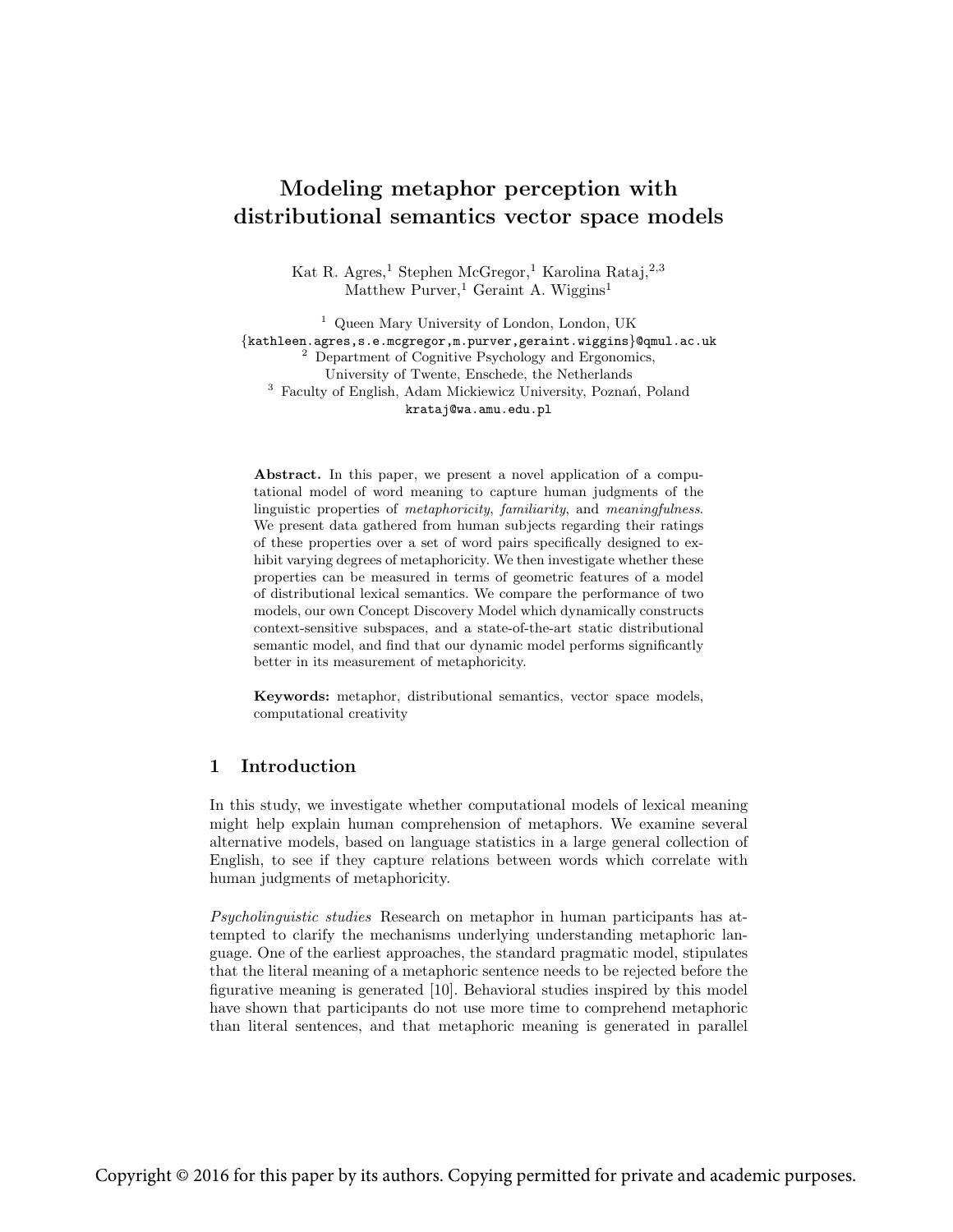with the literal meaning of an utterance [8, 29]. These studies, however, did not make a distinction between conventional and novel metaphors. Later reports have shown that novel metaphors do require more processing time than literal sentences, while conventional metaphor and literal language comprehension take comparable time [2].

Recently, a number of electrophysiological (EEG) studies investigating metaphor comprehension have been reported in which the N400 component, a negativegoing wave observed between 300 and 500ms after the presentation of the critical stimulus, has received considerable attention. Larger N400 amplitudes have been observed in the processing of metaphoric as compared to literal sentences, with no differences in component latency (i.e., the time window within which the effect is observed) or scalp distribution (i.e., the sites on the scalp over which the effect is present) (e.g., [2]). This increase in amplitude has been interpreted as reflecting more activity in memory needed to retrieve the semantic information necessary for comprehension of metaphoric as compared to literal sentences[16]. At the same time, comparable latency and scalp distribution of the component might be indicative of the involvement of similar mechanisms in literal and metaphoric language comprehension. Interestingly, differences have been found between conventional and novel metaphors, with the N400 amplitudes for conventional metaphors falling in-between those for novel metaphoric and literal utterances [2]. This graded effect has not been observed in reaction time studies, which demonstrates that ERP measures offer greater sensitivity to the time course of cognitive processes involved in metaphor comprehension. These findings raise important questions concerning the nature of the mechanisms involved in understanding metaphors.

One of the approaches that has attempted to elucidate metaphor comprehension mechanisms is the structure mapping model and its descendant, the career of metaphor model, which stipulate that the same mechanisms are involved in the comprehension of literal comparisons, similes, and metaphors [5, 30]. Within this view, comprehending metaphoric sentences, like my mind is a warehouse, requires a mapping that involves a symmetrical mechanism of alignment of relational commonalities in the source (warehouse) and target (mind), together with an asymmetrical mechanism of inference projection from the source to the target. Moreover, the career of metaphor model assumes that while novel metaphors are understood via comparison, categorization is involved in conventional metaphor understanding. These assumptions have received some support in ERP studies, which have also shown that a shared mapping process may be involved in categorization and comparison [9, 17]. Moreover, comparison seems to facilitate not only novel, but also conventional metaphor comprehension, although this facilitation is observed at later processing stages than in the case of novel metaphors.

Computational studies Computational approaches to metaphor have generally focused on a combination of pattern matching and hand coded information processing [25]. The KARMA model for metaphor understanding [7], for instance, attempts to encode environmentally grounded knowledge about action in the world into a framework of transferable domains. In a similar vein, ATT-Meta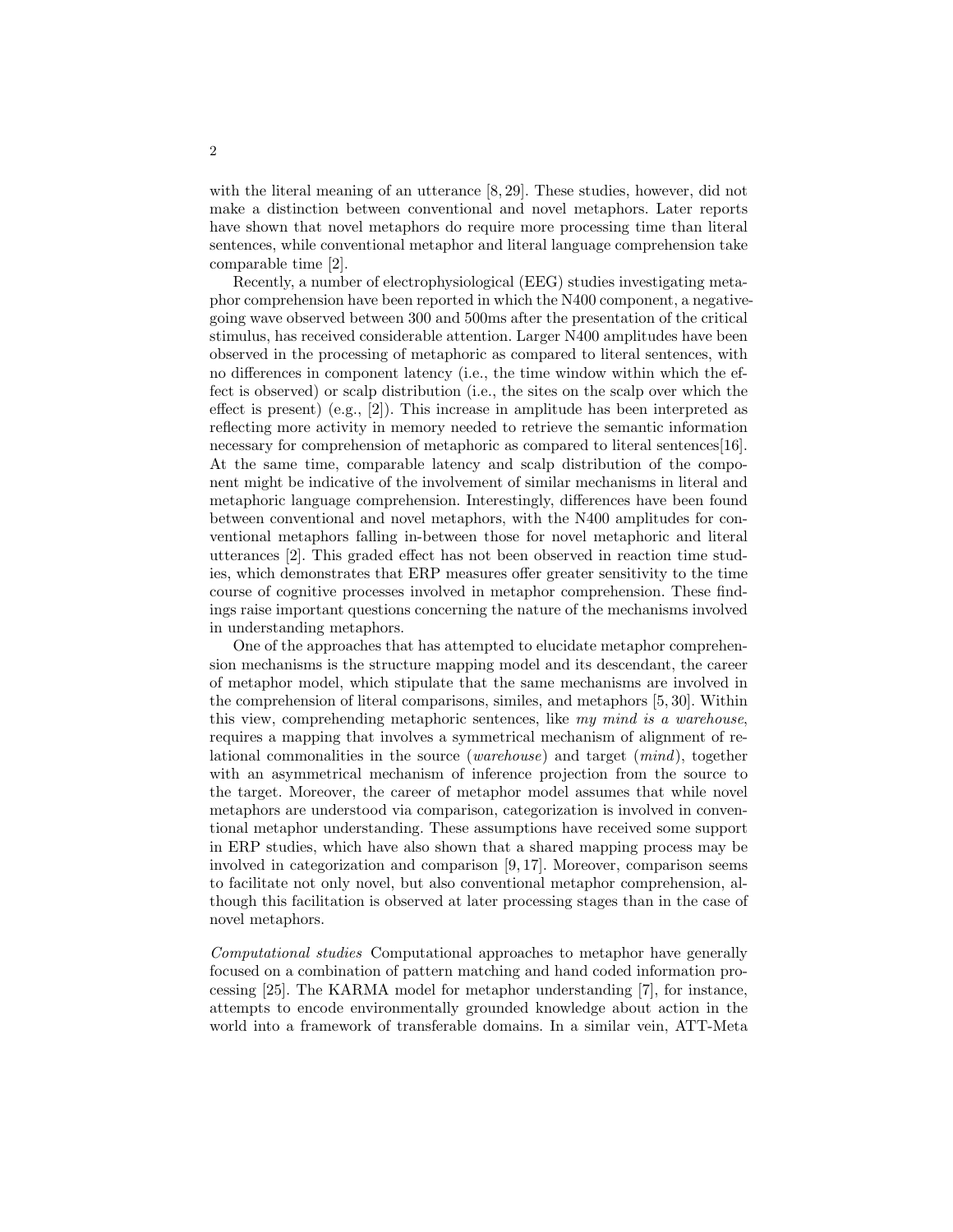[3] asks users to provide domain specific knowledge about entities and processes and then ports this knowledge between different contexts—this context sensitive aspect of the system in particular aligns with both the approach to theoretical work on metaphor and to the computational work presented here.

Moving towards data-driven approaches, a model for metaphor comprehension has been described that employs latent semantic analysis, a statistical technique for building spaces of word similarity, to the selection of the salient features trafficked between a metaphoric source and target [15]. This technique, along with a similar method involving the selection of transferred features based on proximity in a semantic space [27], bears comparison to our dynamically contextual method as described in Section 3.2: each of these models attempts to extract particular features of a semantic space in order to capture the semantic context of a metaphor. A more recent description of a Service-Oriented Architecture [28] discovers properties of source and target by matching patterns within large-scale web corpora and then looks for properties salient in the source which can be transferred to the target. Other contemporary approaches have tended towards the more overtly statistical, with for instance the application of linear algebraic operations to model the metaphoric composition of vector space type word representations [11].

The computational component of the work presented here broadly falls within the paradigm of the *distributional hypothesis*, which holds that "words that occur in similar contexts have similar meanings," [26, p. 148]. The general methodology of distributional semantics involves the traversal of large scale textual corpora in order to build spaces of word-vectors where the proximity of two vectors reflects the tendency for those two words to be observed co-occurring with similar terms [6]. Initial approaches to distributional semantics typically involved building up word representations based on straight-up co-occurrence counts [24], while more recent methodologies have often incorporated matrix factorisation techniques to derive dense matrices from co-occurrence statistics [13] or employed neural network architectures to derive word embeddings from observations of co-occurrences across iterative traversals of a corpus [4].

In the study presented here, we will in particular be comparing Word2Vec [21], a neural network driven model for generating word embeddings that has achieved state-of-the-art results on tests of word similarity and analogy completion, with our own Concept Discovery Model [19], which deploys a word-counting approach to distributional semantics to dynamically construct contextualised subspaces in which conceptual relationships play out as geometric relationships [20]. We will be examining the ways in which spaces generated by each model compare with human assessments of the degree of metaphoricity, familiarity, and meaningfulness in noun-verb word pairings. With this in mind, recent work using distributional models enriched with information from lexical and associative knowledge bases to build spaces of word-vectors constructed for detecting similarity or relatedness should be taken into consideration [14].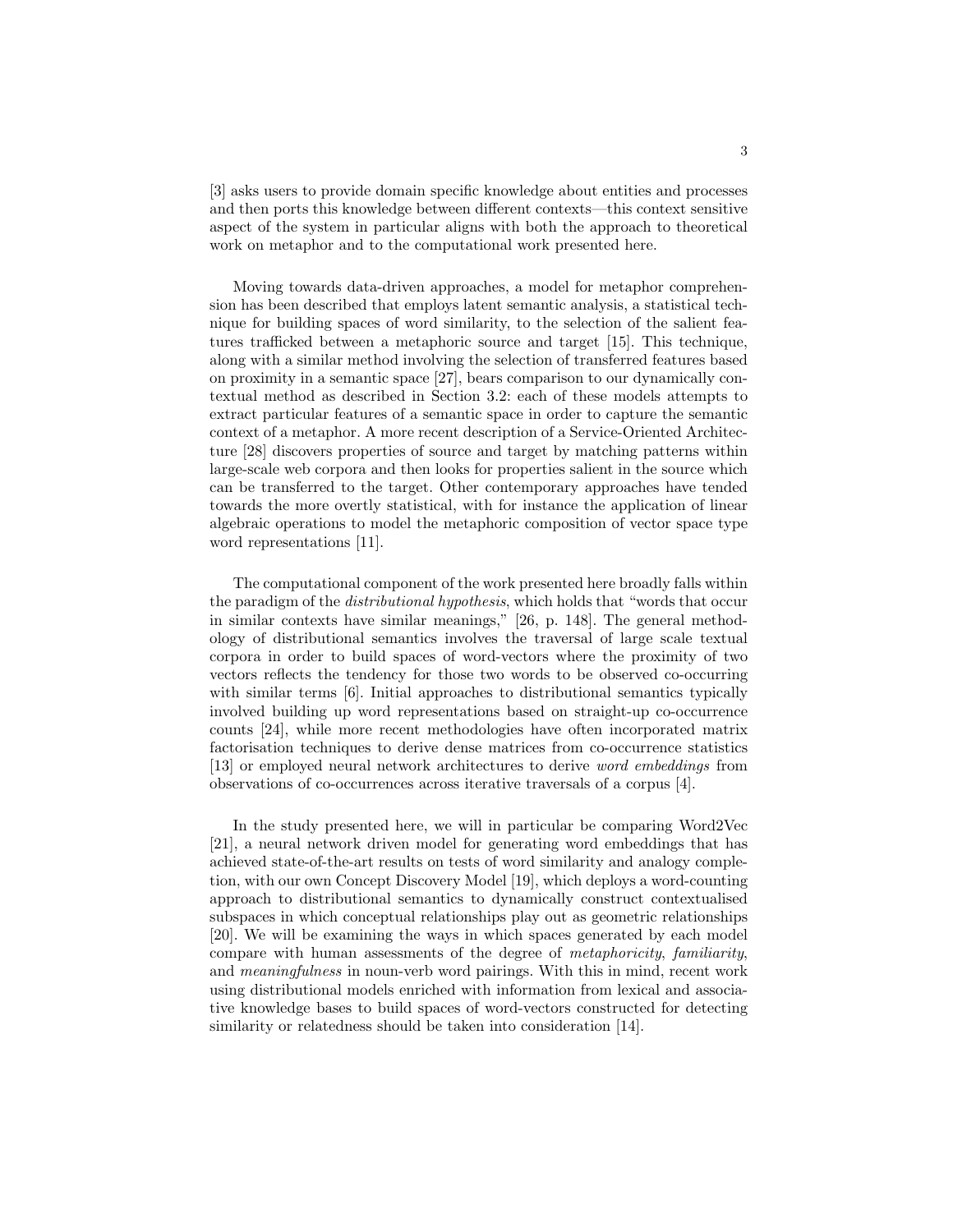# 2 Modeling human metaphor judgements

Our objective in this study is to explore the ways in which geometric models of word meaning can capture the perception of metaphor, and in particular can measure the degree to which two-word phrases are perceived as being metaphorical. To do so, we compare words' relations in the geometric model with human judgments of metaphoricity, via a set of empirically-derived normative data. Note that while data were collected for three types of norming measures (metaphoricity, meaningfulness, and familiarity), the principal aim of the computational work is to model the perception of metaphoricity, that is, to discover meaningful subspaces that reflect the extent to which a two-term expression is perceived as being metaphorical.

#### 2.1 Materials

The materials were collected for an ERP study, which investigated metaphor comprehension in bilinguals [12]. Verb-noun word dyads in Polish (native language) and English (second language) were used in the ERP experiment. In each case, the verb was considered the metaphoric source and the noun the target: so, for example, in the instance of the conventional metaphor "cut pollution", some salient property of the action CUTTING is being transferred to the entity pollution.

Prior to the ERP experiment, five normative studies were carried out to ensure the word pairs fell within the following three categories: novel metaphors (e.g., to harvest courage), conventional metaphors (e.g., to gather courage), and literal expressions (e.g., to experience courage). Based on the results of the normative studies, the final set of 228 English verb-noun word dyads (76 in each category) was selected for the purpose of the current study. Out of the five normative studies, four will be reported here. The statistical analyses consisted of mixed-design analyses of variance (ANOVAs), with utterance type as a within-subject factor and survey block as a between-subject factor. No main effect of survey block was observed. Significance values for the pairwise comparisons were corrected for multiple comparisons using the Bonferroni correction. When Mauchlys tests showed that the assumption of sphericity was violated, the Greenhouse-Geisser correction was applied. In such cases, the original degrees of freedom are reported with the corrected p value. The demographic data for the participants of the four normative studies are presented in Table 1.

Table 1. Demographic characteristics of participants of the four normative studies, including the number of participants (number of female participants) and mean age.

|                        | Normative study type   Number of participants (female)   Mean age |    |
|------------------------|-------------------------------------------------------------------|----|
| Cloze probability      | 140 (65)                                                          | 23 |
| Meaningfulness ratings | 133(61)                                                           | 22 |
| Familiarity ratings    | 101(55)                                                           | 23 |
| Metaphoricity ratings  | 102(59)                                                           | 22 |

4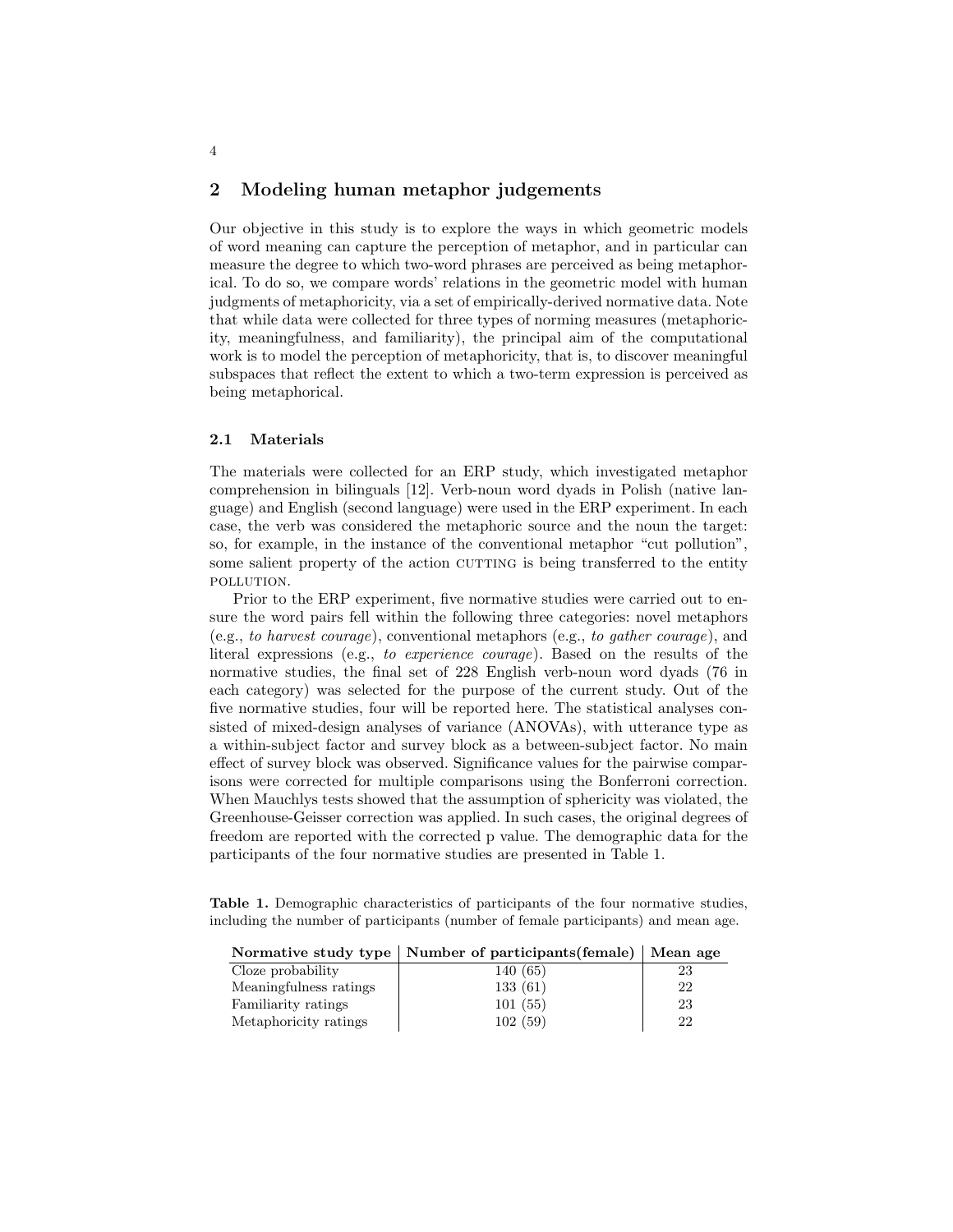Cloze probability Because reduced N400 amplitudes have been observed in relation to expected as compared to unexpected words, a cloze probability test was performed prior to the ERP study to ensure the second word in a given word dyad was not highly anticipated by the participants of the ERP experiment. Each participant of the cloze probability test received the first word of a given word pair, and was asked to provide the second word, so that the two words would make a meanigful expression. Due to the length of the test, all word pairs were divided into four blocks, so that each word was completed by 35 participants. If a given word pair was observed in the cloze probability test more than 3 times, the word pair was excluded from the final set and replaced with a new one. This procedure was repeated until the cloze probability for word pairs in all categories did not exceed 8%.

Meaningfulness In order to assess the meaningfulness of the stimuli, participants were asked to rate how meaningful a given word pair was on a scale from 1 (totally meaningless) to 7 (totally meaningful). The set of 228 word dyads was divided into four survey blocks in order to avoid the repetition of the target word within the same survey. Additionally, 76 meaningless word pairs were included in this normative study. The results revealed a main effect of utterance type,  $[F(3, 387) = 1611.54, p < .001, \epsilon = .799, \eta_p^2 = .93]$ . Pairwise comparisons revealed that literal word pairs were assessed as more meaningful  $(M = 5.99, SE = .05)$  than conventional metaphors  $(M = 5.17, SE = .06)$  $(p < .001)$ , and conventional metaphors were assessed as more meaningful than novel metaphors  $(M = 4.09, SE = .08)(p < .001)$ .

Familiarity Familiarity of each word pair was assessed in another normative study. Participants were asked to decide how often they had encountered the presented word pairs on a scale from 1 (very rarely) to 7 (very frequently). The set of 228 word dyads was divided into three survey blocks in order to avoid the repetition of the target word within the same survey. Again, a main effect of utterance type was found,  $[F(2, 296) = 470.97, p < .001, \epsilon = .801, \eta_p^2 = .83]$ . Pairwise comparisons showed that novel metaphors  $(M = 2.15, SE = .07)$  were rated as less familiar than conventional metaphors  $(M = 2.97, SE = .08), (p <$ .001), with literal expressions being most familiar  $(M = 3.85, SE = .09)$ ,  $(p <$ .001). Furthermore, conventional metaphors were less familiar than literal word dyads,  $(p < .001)$ . It is crucial to note that although differences were observed between categories, all word pairs were relatively unfamiliar. This is visible in the mean score for literal word pairs, which are most familiar of all three categories, but at the same time relatively low in familiarity (below 4 on a scale where 6 and 7 represent very familiar items). The reason why familiarity was low in all three categories is the same as for the cloze probability test, i.e., that we intentionally excluded highly probable combinations.

Metaphoricity In order to assess the metaphoricity of the word pairs, participants were asked to decide how metaphoric a given word dyad was on a scale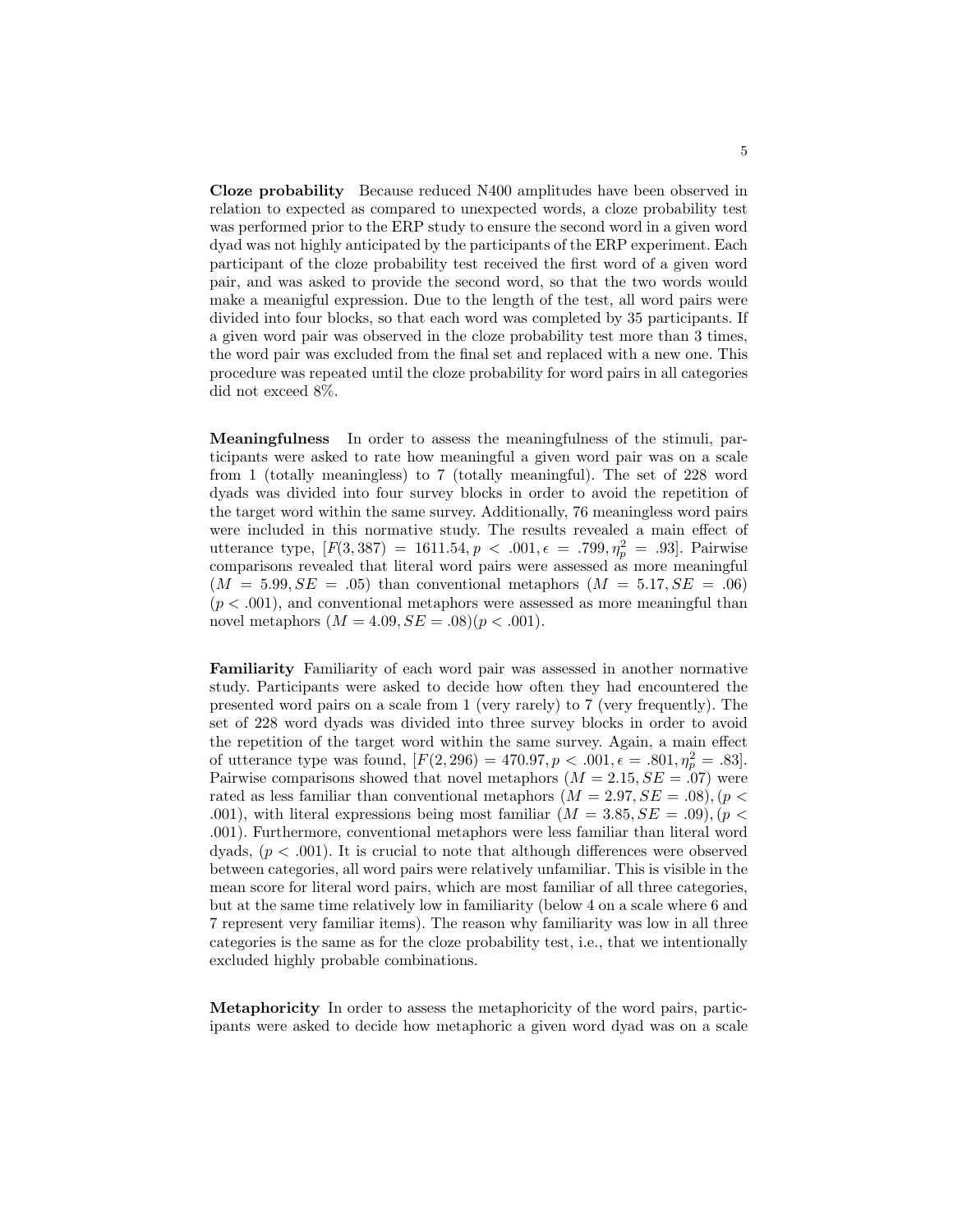from 1 (very literal) to 7 (very metaphoric). The set of 228 word dyads was again divided into three survey blocks in order to avoid the repetition of the target word within the same survey. The results revealed a main effect of utterance type,  $[F(2, 198) = 588.82, p < .001, \epsilon = .738, \eta_p^2 = .86]$ . Pairwise comparisons confirmed that novel metaphors  $(M = 5.00, SE = .06)$  were rated as more metaphoric than conventional metaphors  $(M = 3.98, SE = .06)$ ,  $(p < .001)$ , and conventional metaphors were rated as more metaphoric than literal utterances  $(M = 2.74, SE = .07), (p < .001).$ 

# 3 Computational Modeling Method

In order to computationally model human judgment of the conceptual features of word dyads, we construct distributional semantic spaces where the proximity of word-vectors relates to their semantic similarity, and then explore the geometry of these spaces for ways of mapping relationships between words that are productive with regard to such conceptual, cognitive phenomena as metaphor. Specifically, we compare two different distributional semantic models to assess the difference in performance between a model that might be described as static, such as the one outlined in Section 3.1, versus one that is contextually *dynamic*, as is the intent with our own model as explained in Section 3.2.

For both our static and dynamic models, we train vectors on the English language version of Wikipedia. For the purpose of capturing word co-occurrences, we focus only on the descriptive content of Wikipedia pages, ignoring headers, lists, captions, and the like. Considering only sentences at least five words in length, we strip the corpus of punctuation, remove articles (the, a, and and), and remove parenthetical phrases, resulting in an overall corpus of approximately 7.5 million word types and 1.1 billion word tokens. For the construction of both models, we consider context windows of five words on either side of a target word, treating sentence endings as contextual boundaries as well. We take the 200,000 most frequently occurring words in the corpus as the vocabulary for both models, constructing one word-vector for each word in the vocabulary.

As our measure of semantic relatedness between two words, we take the cosine similarity between their corresponding word-vectors, in line with a number of other contemporary distributional semantic models [18, 23]. It should be noted that in the case of a normalised distributional semantic space, such as that described in Section 3.1, relations based on cosine similarity are equivalent to those based on Euclidean distance.

#### 3.1 Word2Vec

As our primary point of comparison in this study, we use the Word2Vec distributional semantic model [22]. This model has achieved state of the art results on analogy completion tasks in particular, and has generally received widespread attention within the field of computational linguistics. A critical feature of the model is its deployment of a neural network to build a space of word-vectors. One result of this process is that the model's dimensionality cannot be interpreted: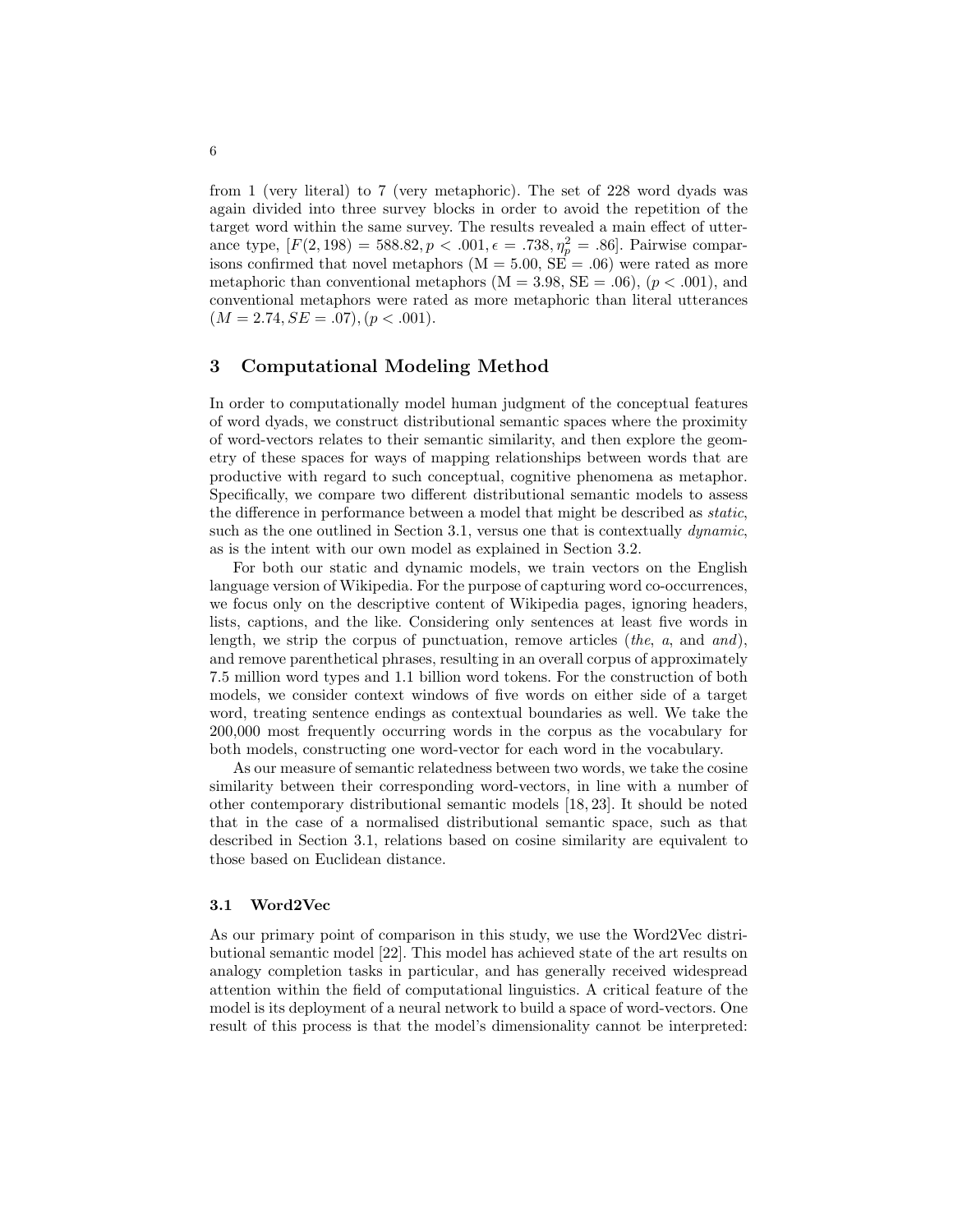Word2Vec treats a dimension as an arbitrary handle for pulling word-vectors into the desired relationship based on observations of co-occurrences in training data. Therefore, in comparison to our model described in Section 3.2, it is not possible to project dimensionally contextualized subspaces from a Word2Vec type model in a direct manner (while perhaps a separate neural network could be designed and trained specifically to perform this projection, this is beyond the scope of this paper).

Two different network architectures have been reported in the literature; here, we employ the *Skip-gram* architecture, consisting of a two-layer neural network which learns to predict context terms based on an input word, as this approach has been reported as performing particularly well on semantically oriented tasks [21]. The model takes the form of a set of word-vectors arrayed across the surface of a hypersphere. Here, we build a 300-dimensional space based on 10 passes over the corpus described above, with a negative sampling rate of 10. To assess the model's ability to capture the human metaphoricity judgment data, we then measure the cosine similarity between the word-vectors for each word in each word pair from the study described in Section 2.

#### 3.2 Conceptual Discovery Model

We compare the performance of the established Word2Vec semantic model with the output of a distributional semantic model which dynamically interprets input text to project context-sensitive subspaces from a sparse, high-dimensional base space. As described in detail elsewhere [1, 19], the Conceptual Discovery Model builds a base space populated by what might be described as literal statistical data about word co-occurrences as observed in a large-scale corpus: each dimension in the space corresponds directly to a co-occurrence term, and no matrix factorisation or other dimensional reduction technique is applied to this base space. Rather, each dimension c of a word-vector  $\vec{w}$  is populated with a pointwise mutual information (PMI) score based on this equation, where  $n_{w,c}$ represents the frequency at which word  $w$  is observed occurring within 5 words of word c,  $n_w$  is the independent frequency of w,  $n_c$  is the independent frequency of  $c, W$  is the total word count, and  $a$  is a smoothing constant:

$$
\overrightarrow{w_c} = \log_2\left(\frac{n_{w,c} \times W}{n_w \times (n_c + a)} + 1\right) \tag{1}
$$

We build a base space of roughly 7.5 million dimensions, corresponding to the number of word types in Wikipedia. From this base space, we dynamically pick 200-dimensional subspaces, specific to each word-pair in the study. Three different methodologies for projecting subspaces will be discussed below, but in each case, the input used to determine the projection is simply the pair of words involved in a potentially metaphoric dyad, and the projection is based on an analysis of the respective values of these inputs along any given dimension. The intuition behind this methodology is that subspaces consisting of dimensions which are mutually salient for both components of a dyad will capture something of the semantic context in which the candidate metaphor might be meaningful.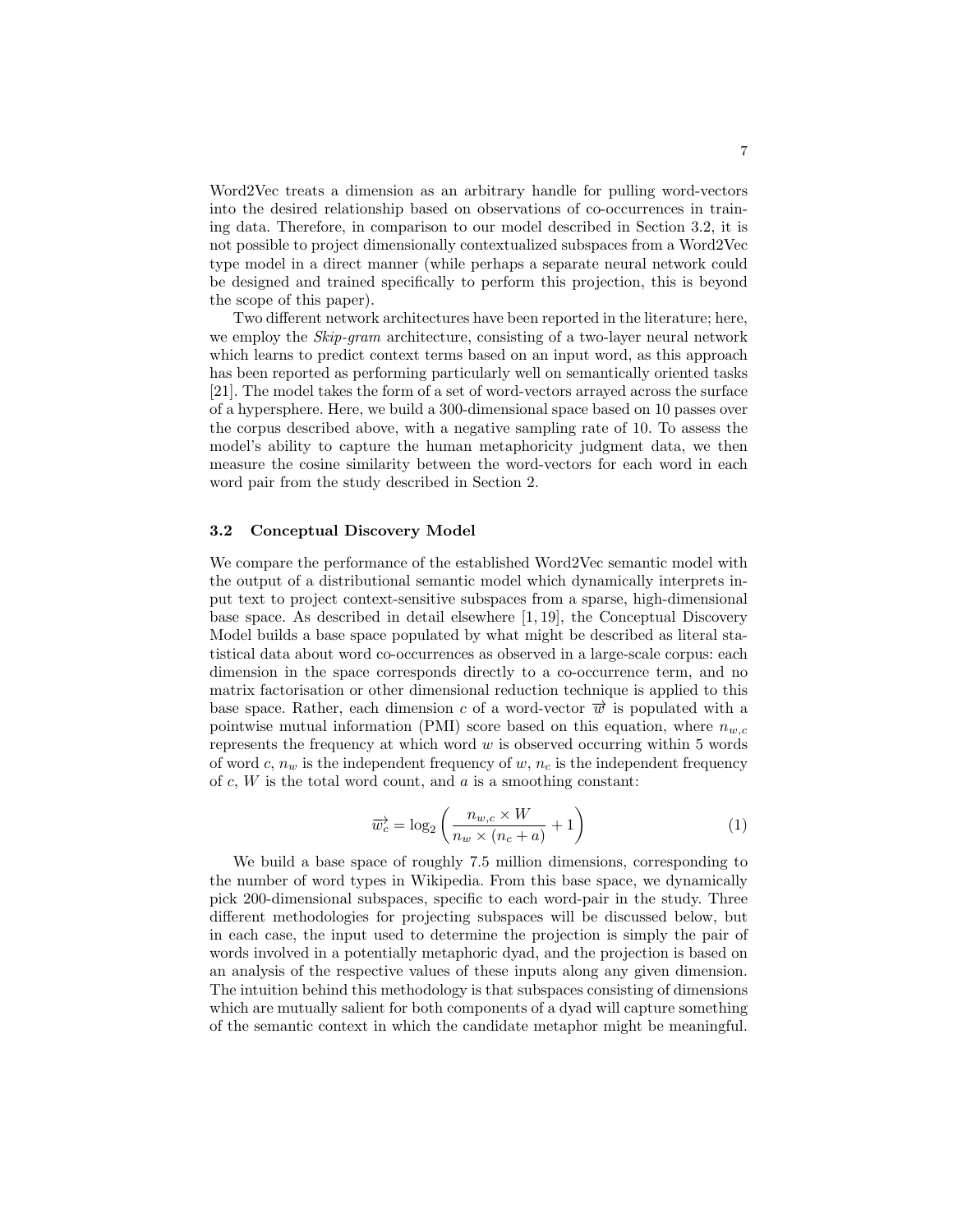Within these subspaces, as with Word2Vec, we assess the relationship between the words in a word pair in terms of the cosine similarity between their two corresponding word-vectors. One of the primary considerations in the application of this model is therefore the method for selecting these subspaces.

Discovering conceptually relevant spaces We experimented with three different techniques for choosing subspaces from our base space, in each case focusing on the relationship between the target and source word in each dyad.



Fig. 1. Here three different types of subspaces are presented, with three expressions involving the word "pollution" superimposed on each two-dimensional projection: the literal phrase "cause pollution", the conventional metaphor "cut pollution", and the novel metaphor "pierce pollution". Angles between the vectors for both words in each pair are measured for correlation with human judgments of the metaphoricity of each expression. Angles and vector lengths from the 200 dimensional subspaces we analysed are preserved in these projections. The word-vector for pollution is the same for all three versions of the noun-only space, since the other terms have no influence on the selection of dimensions here.

- Noun-Only Subspaces: the subspace is selected based only on associations with the target term: we take the 200 dimensions with the highest PMI value (as expressed in Equation 1) for the target (i.e., noun) in a given dyad.
- Joint Subspaces: selection is based on associations shared by the source and target terms: we select the 200 dimensions with the highest average PMI for both target and source terms in each dyad.
- Independent Subspaces: selection is based on independent associations with the source term and the target term, such that we select the 100 terms with the highest PMI values for the source term and the target term independently, and then merge these two sets of dimensions into a single 200 dimensional space.

An example of how a target and source dyads manifest in these three subspaces is shown in Fig. 1.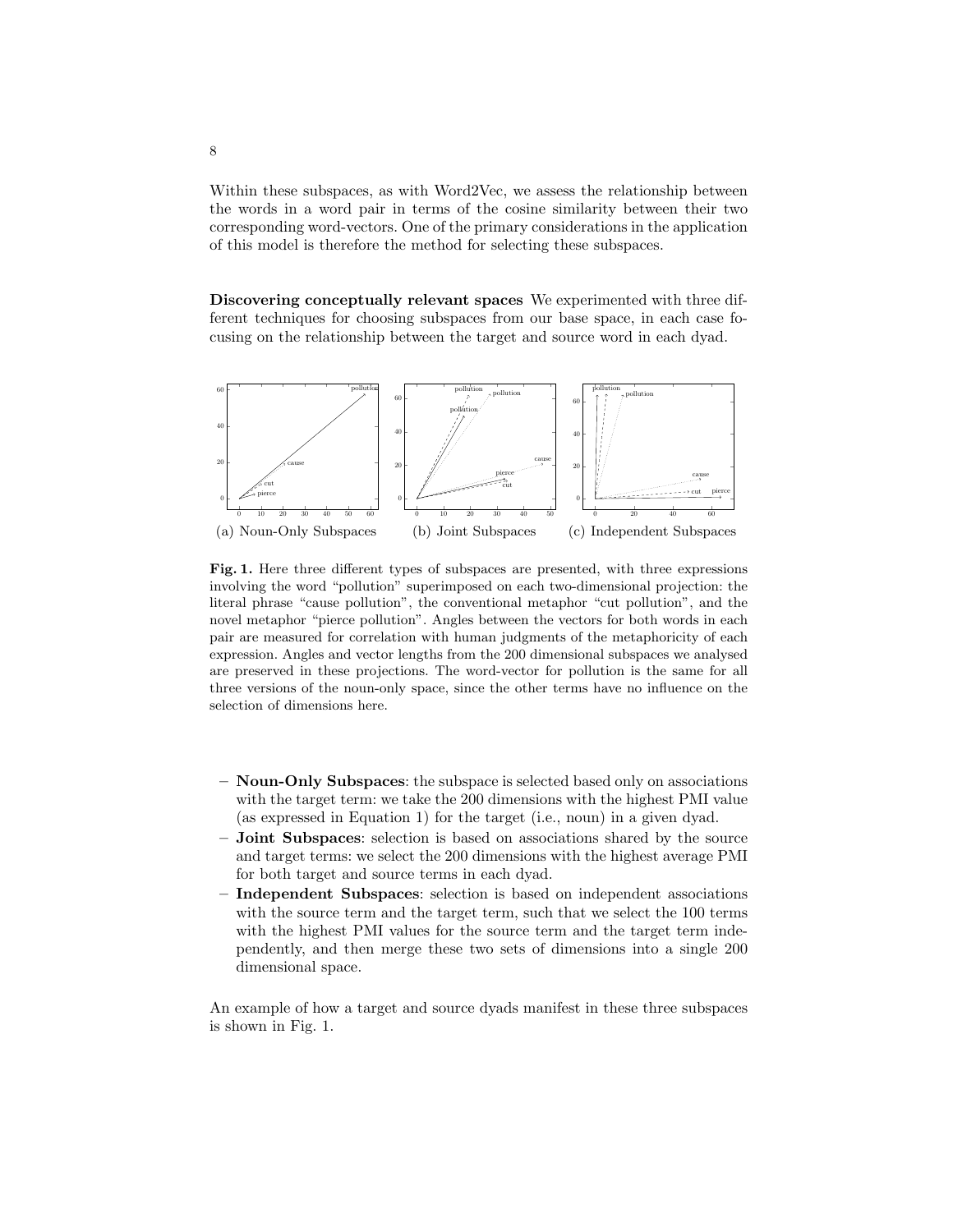## 4 Results and Discussion

For both Word2Vec and CDM, cosine similarity values were computed for each word pair used in the behavioral study described above. Because the human ratings are the ground truth in this instance, Cosine Similarity is the dependent variable in each of the multiple regressions reported below. The three measures provided by human raters – Metaphoricity, Meaningfulness, and Familiarity – are the independent variables used in the analyses. The general aim is to identify which aspects of the word pairs (in terms of perceived metaphoricity, etc) are captured by cosine similarity in a given space. We also explore which type of subspace is best able to capture metaphor alone (that is, which space accounts for the most variability in human responses for metaphoricity).

We first report the results for Word2Vec, which are then used as a baseline against which to compare the results of our CDM model. The results for CDM are broken down by the type of underlying subspace.

### 4.1 Word2Vec results.

The results of the multiple regression analysis for Word2Vec indicated that the predictors accounted for a significant proportion of the variance in Cosine Similarity scores  $[R^2 = .249, F(3, 224) = 24.81, p < .001]$ . Metaphoricity significantly predicted Cosine Similarity scores,  $\beta = -0.25$ ,  $t(224) = -3.09$ ,  $p < .01$ , as did Familiarity  $\beta = 0.22$ ,  $t(224) = 2.65$ ,  $p < .01$ . Low values of Metaphoricity tend to yield high values of Cosine Similarity, and low values of Familiarity tend to yield low values of Cosine Similarity. Meaningfulness was not a significant predictor in the regression.

First, these results confirm that Cosine Similarity does, in fact, capture more information than simply similarity about a given pair of terms: both Metaphoricity and Familiarity help to account for the variance in Cosine Similarity values for Word2Vec. Second, these results provide a standard by which we are able to compare the Conceptual Discovery Model's performance.

#### 4.2 CDM results.

Unlike Word2Vec, the CDM model affords the discovery of different kinds of geometrically-defined subspaces. The crucial advantage of the CDM model is its ability to project a context-specific subspace geared towards capturing the semantics of situations in which a metaphor can be meaningfully applied. As such, our objective is to compare the performance of Cosine Similarity scores for detecting properties of metaphors using different techniques for constructing context-specific subspaces, in particular, the Noun-only, Joint, and Independent methods described in Section 3.2. The same multiple regression analysis as above was performed for these three CDM model configurations. Finally, the relationship between Cosine Similarity and Metaphoricity ratings is explored in more depth for the best performing model.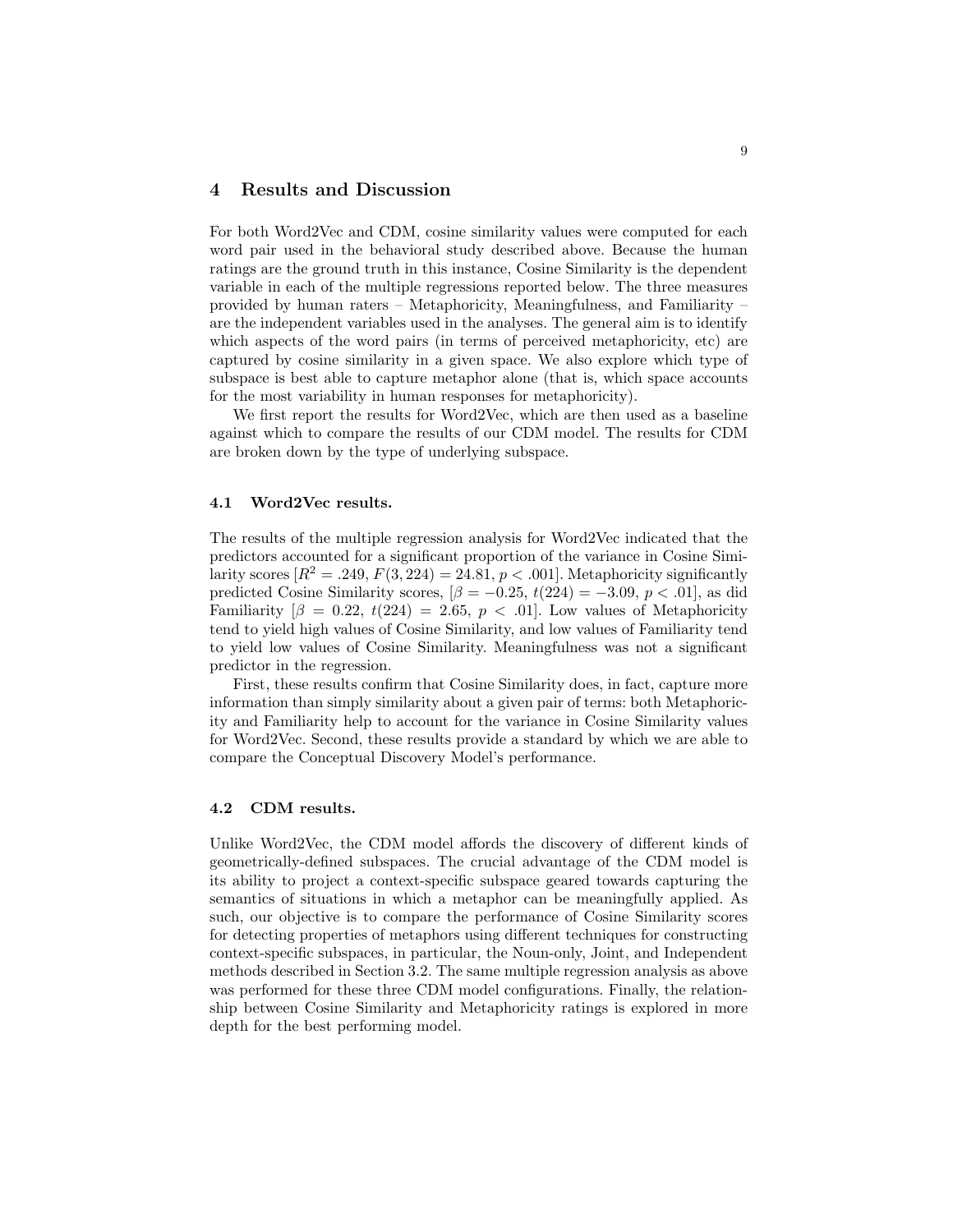Noun-only subspaces and Joint subspaces The regression analysis for the Noun-only subspaces indicates that the predictors account for a limited proportion of the variance of Cosine Similarity scores,  $[R^2 = .108, F(3, 224) = 9.04, p <$ .01]. Metaphoricity significantly predicts Cosine Similarity scores,  $\beta = -0.30$ ,  $t(224) = -3.48, p < .01$ , where higher Metaphoricity ratings are associated with lower values of cosine similarity. The regression analysis for the Joint subspace does not yield any significant results, with  $R^2 = .016$ ,  $F(3, 224) = 1.19$ ,  $p = n.s$ .

Given the poor performance of the above models (which is quantified in the low  $R^2$  for all four model configurations) compared with Word2Vec, we conclude that neither the Noun-only subspace nor the Joint subspace are suitable for capturing perceived metaphoricity of word pairs. Previous computational approaches to metaphor generation and interpretation [28, 31] have highlighted the fact that successful metaphors often result from situation in which the salient properties of one term (e.g., the target) are distinct from the salient properties of the other term. Therefore, the results may indicate that these two types of subspaces do not capture the necessary imbalance of salient properties between terms necessary to reflect metaphorical language. In other words, the Noun-only and Joint methods of delineating subspaces do not seem to select dimensions that are more salient for one term than the other, suggesting that Independent subspaces may provide a better way of capturing this information.

Independent subspaces The results of the multiple regression analysis for the Independently-constructed subspaces indicate that Metaphoricity accounts for a significant proportion of the variance in Cosine Similarity scores  $[R^2 = .271, ]$  $F(3, 224) = 27.73, p < .001$ , and Metaphoricity significantly predicts Cosine Similarity  $\beta = -0.37, t(224) = -4.72, p < .001$ .

Of the three multiple regressions reported here, this analysis accounts for the most variability in cosine similarity values, with an  $R^2$  of .271, which is significantly higher than the regression for Word2Vec (where the  $R^2$  was .249). Note that, interestingly, Familiarity is not significant in this analysis. The interpretation of this finding is discussed below in the General Discussion.

To visualize how the relationship between Cosine Similarity and Metaphoricity varies by utterance type (Conventional metaphor, Novel metaphor, and Literal word pair), a correlation analysis is shown in Fig. 2 for this best-performing model, with utterance types demarcated. Metaphoricity is inversely correlated with Cosine Similarity  $[r = -.50, t = 32.49, p < .001]$ , such that word pairs rated as highly metaphorical tend to have low Cosine Similarity values. Novel metaphor word pairs, which participants rated highest for Metaphoricity, generally have low Cosine Similarity scores. This trend is shared by the Conventional metaphor word pairs, although the Metaphoricity scores tend to be slightly lower (this is confirmed by examining the averages of these two utterance types). Finally, Literal word pairs, which garnered the lowest ratings for Metaphoricity, tend to have slightly higher Cosine Similarity values overall.

In sum, whereas Cosine Similarity in Word2Vec is correlated with both Metaphoricity and Familiarity, the flexibility of our CDM model (specifically, the ability of our model to discover specific, conceptually-relevant spaces) allows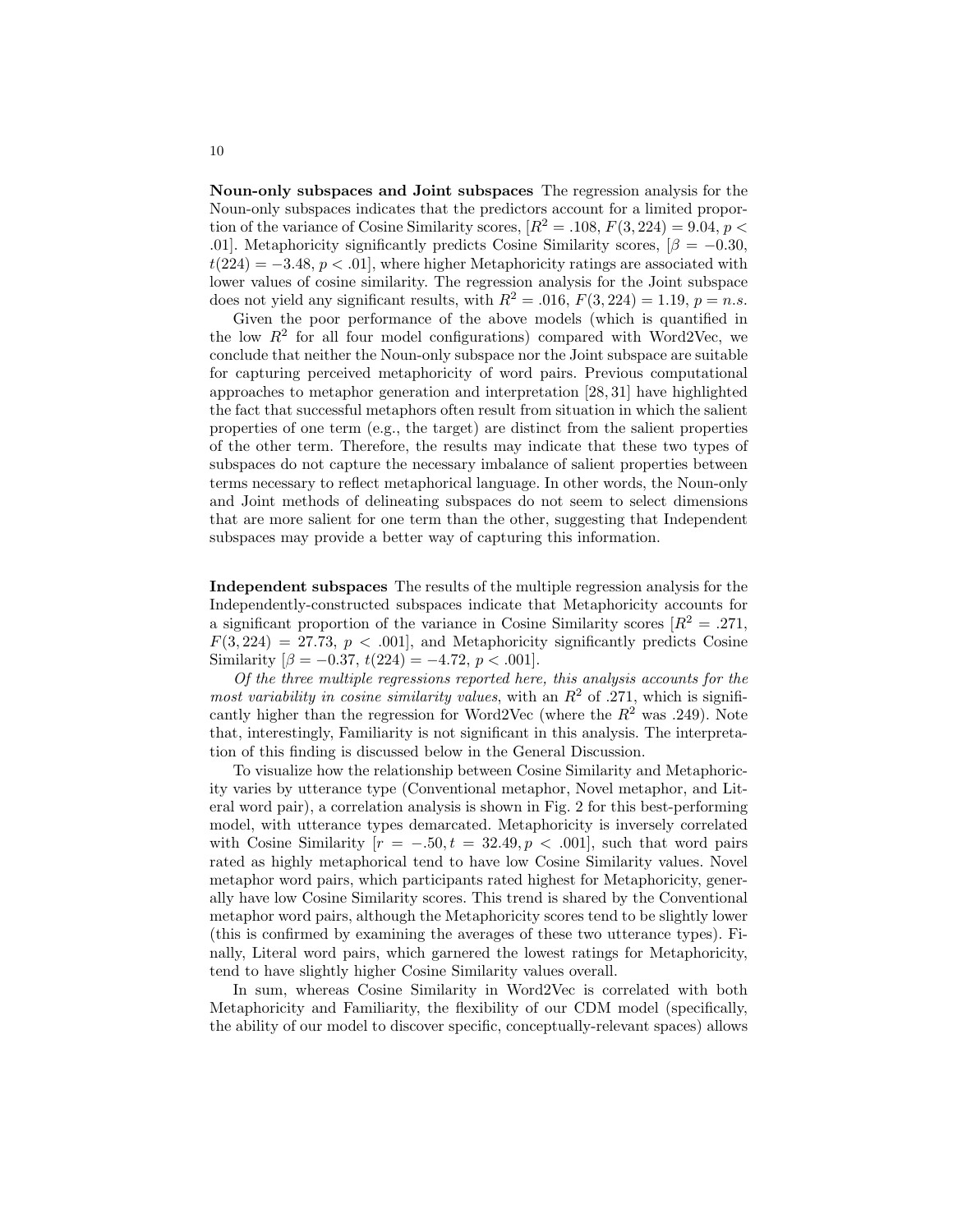

Fig. 2. Correlation between Cosine Similarity and Metaphoricity, including visualisation of Pair Types.

us to discover a space in which Cosine Similarity reflects only the metaphorical aspects of word pairs.

# 5 General Discussion

The set of results for Word2Vec and CDM offers important insight for the computational simulation of metaphoric language use. Firstly, for both Word2Vec and the Independent subspaces version of the CDM model, human ratings of Metaphoricity were able to account for a significant proportion of the variability in Cosine Similarity scores. Although only 24-27% of the variance was explained, it is important to consider that utterance type (which significantly influenced ratings) was not included in the statistical analyses above, because 1) the present research investigates the extent to which cosine similarity (alone) accounts for perceived metaphoricity between two terms, and 2) information about utterance type would not be available when applying our model in other contexts.

The performance of Word2Vec was used as a standard with which to compare the three variants of our CDM model. Both Familiarity and Metaphoricity were significant predictors of Cosine Similarity for Word2Vec, but for CDM, we were able to find a subspace that captures solely the perceived Metaphoricity of word pairs (because Metaphoricity was the only significant effect in the regression analysis). Furthermore, this Independent subspaces model performed best out of all of the models tested here, with an  $R^2$  of .271 (while Word2Vec had an  $R<sup>2</sup>$  of only .249). Although this is only a modest improvement over Word2Vec, the difference does suggest that our CDM has a greater capacity to capture perceived metaphoricity. We therefore conclude that the Independent subspace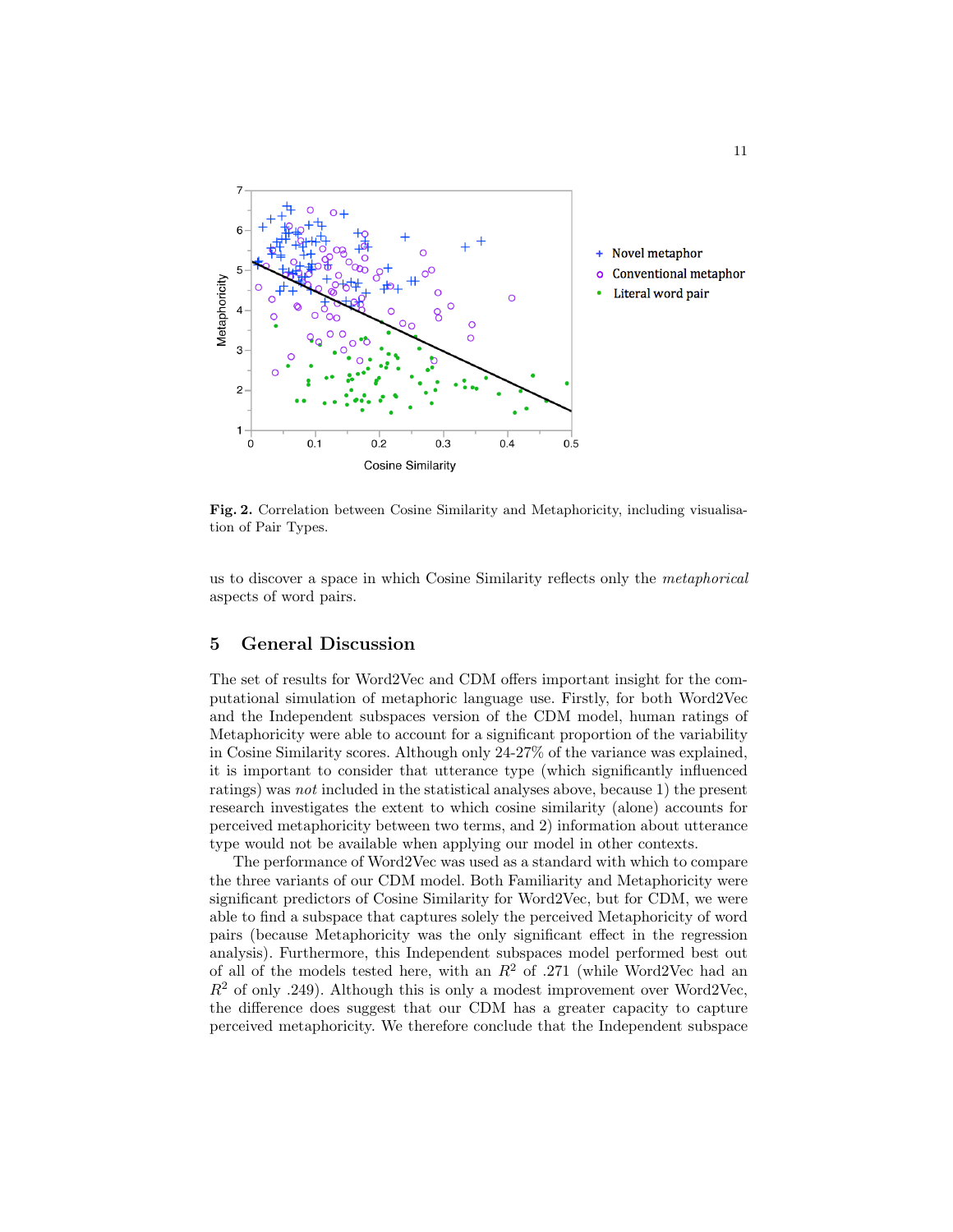method offers both the most accurate and the most direct model of Metaphoricity (without confounding effects from Familiarity or Meaningfulness).

It is interesting to consider the comparative performance of the differentlyconfigured CDM models, and explore why the Independent subspaces technique results in by far the best subspaces for mapping human judgments of metaphoricity to cosine similarity between word-vectors. In as much as a "property theoretic view of metaphor" [28, p. 56] has been laid out in computational terms, the expectation is that a successful computational model of metaphor will capture the way in which salient properties of a source are mapped to specific instances of a target. The subspaces generated by our model are intended to represent a conceptually relevant contextualisation of a lexical space: the dimensions of these subspaces consist of sets of words which taken independently offer only anecdotal glimpses into the way language is used, but which collectively can be understood as a certain way of speaking about a conceptually coherent topic.

So in a metaphorically relevant subspace, we hope to discover a de facto overlapping of some but not all of the properties of source and target. Rather than discover spaces where the mutual properties of two conceptual domains are already to some extent emphasised – as is the case with our Joint subspaces – we seek spaces where only a degree of overlap between the salient properties of each conceptual domain can be found, and where precisely this feature of a space is significant. This explains the efficacy of our Noun-only and, moreover, Independent subspaces in mapping human judgments of metaphor. In the case of the Noun-only subspace, we establish a context emphasizing the salient properties of the noun; to the extent that a verb expresses a conceptually paradigmatic action in this context, the cosine similarity between noun and verb word-vectors will be high, becoming lower as the noun-verb relationship becomes more metaphorical in nature. This phenomenon is considerably more evident in our Independent subspaces, where cosine similarity shows an inverse correspondence to the salient properties of each component of the dyad which have been merged into a single hybrid context.

It is worth noting that distributional semantic models have typically been applied to tasks involving the identification of word similarity, with the underlying intuition regarding these spaces being that similar words occur in similar contexts. Similarity here must be understood in a different light than the  $fa$ miliarity inherent in a word pairing: we might expect familiarity to correlate roughly with a tendency towards juxtaposition, and so a statistical measure of familiarity might emerge simply from calculating the PMI between two cooccurring words. Nonetheless, we must also note that words that tend to occur together will necessarily also tend to occur together in the same context, and so we might expect familiarity to emerge as a kind of artifact of this tendency in spaces geared towards similarity. It is therefore not surprising that a fairly standard distributional semantic model such as Word2Vec captures a degree of familiarity in measures of cosine similarity.

With this in mind, we might imagine a way forward towards building more nuanced subspaces particularly geared to prise apart judgments of metaphoricity. We could, for instance, investigate techniques for building subspaces that focus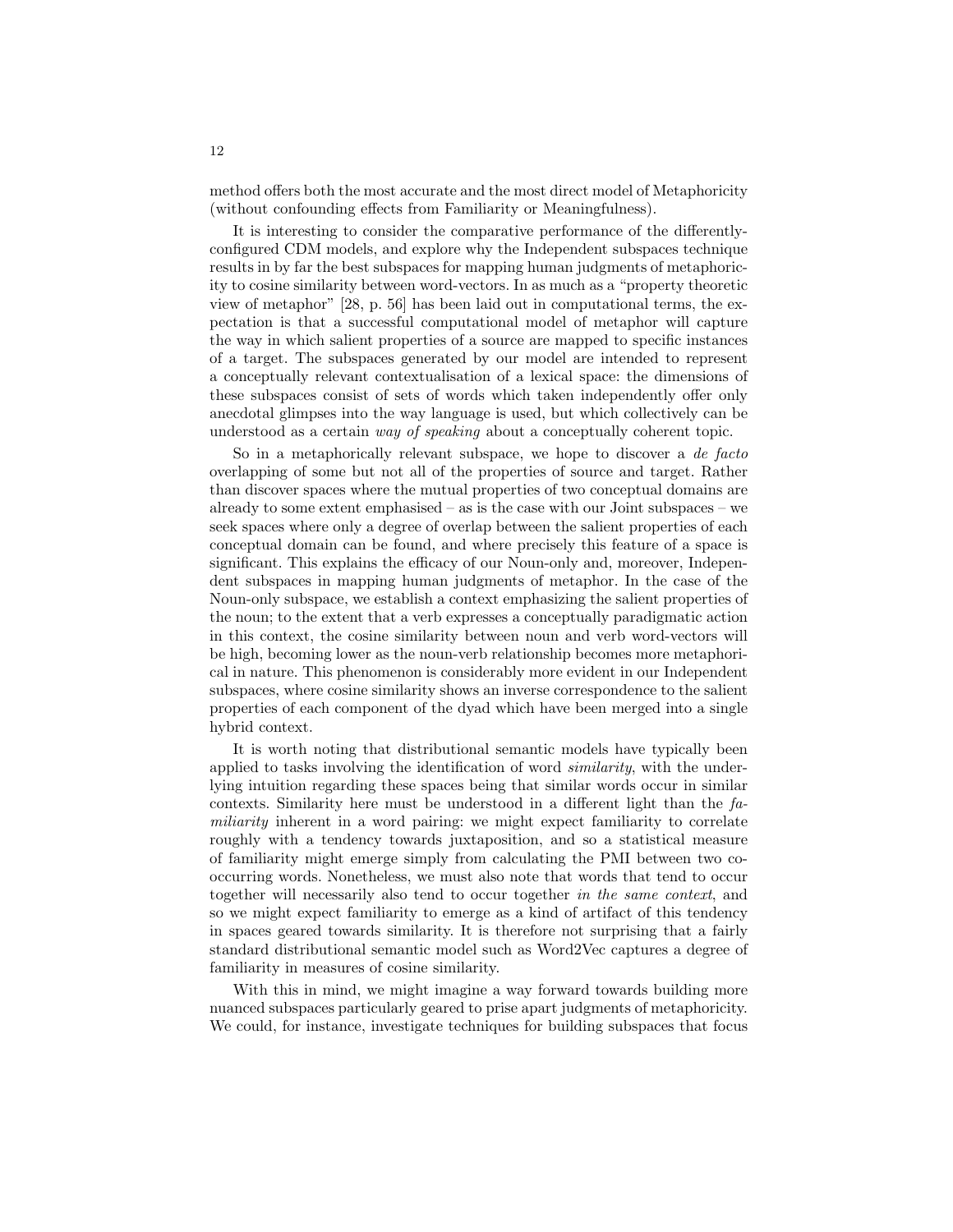primarily on the source component of a word pair – the verb, in the cases studied here – in order to draw out the salient properties of the source and then measure the degree to which these properties are typically transferable to a target. Finally, in future work we hope to use our findings regarding the geometric properties of subspaces to discover how people are likely to interpret new word pairs. In contrast to the research presented above, where human ratings were used to explain the variance in cosine similarity scores, this future direction will use cosine similarity scores for novel dyads to predict the degree to which human participants will perceive a given dyad as being metaphorical.

## Acknowledgments

This research is supported by the project ConCreTe, which acknowledges the financial support of the Future and Emerging Technologies (FET) programme within the Seventh Framework Programme for Research of the European Commission, under FET grant number 611733. This research has also been supported by EPSRC grant EP/L50483X/1.

# References

- 1. Agres, K., McGregor, S., Purver, M., Wiggins, G.: Conceptualising creativity: From distributional semantics to conceptual spaces. In: Proceedings of the 6th International Conference on Computational Creativity. Park City, UT (2015)
- 2. Arzouan, Y., Goldstein, A., Faust, M.: Brainwaves are stethoscopes: ERP correlates of novel metaphor comprehension. Brain Research 1160, 69–81 (2007)
- 3. Barnden, J.: Uncertainty and conflict handling in the ATT-Meta context-based system for metaphorical reasoning. In: Third International Conference on Modeling and Using Context. pp. 15–29 (2001)
- 4. Baroni, M., Dinu, G., Kruszewski, G.: Don't count, predict! In: ACL 2014 (2014)
- 5. Bowdle, B.F., Gentner, D.: The career of metaphor. Psychological Review 112(1), 193 (2005)
- 6. Clark, S.: Vector space models of lexical meaning. In: Lappin, S., Fox, C. (eds.) The Handbook of Contemporary Semantic Theory. Wiley-Blackwell (2015)
- 7. Feldman, J., Narayanan, S.: Embodied meaning in a neural theory of language. Brain and Language 84, 385–392 (2004)
- 8. Gibbs, R.W., Bogdanovich, J.M., Sykes, J.R., Barr, D.J.: Metaphor in idiom comprehension. Journal of Memory and Language 37(2), 141–154 (1997)
- 9. Goldstein, A., Arzouan, Y., Faust, M.: Killing a novel metaphor and reviving a dead one: ERP correlates of metaphor conventionalization. Brain and Language 123(2), 137–142 (2012)
- 10. Grice, H.P.: Logic and conversation. In: Cole, P., Morgan, J.L. (eds.) Syntax and Semantics, pp. 41–58. Academic Press, New York (1975)
- 11. Gutiérrez, E.D., Shutova, E., Marghetis, T., Bergen, B.K.: Literal and metaphorical senses in compositional distributional semantic models. In: Proceedings of the 54th Meeting of the Association for Computational Linguistics (2016, to appear)
- 12. Jankowiak, K., Naskręcki, R., Rataj, K.: Event-related potentials of bilingual figurative language processing. In: Poster presented at the 19th Conference of the European Society for Cognitive Psychology. Paphos, Cyprus (2015)